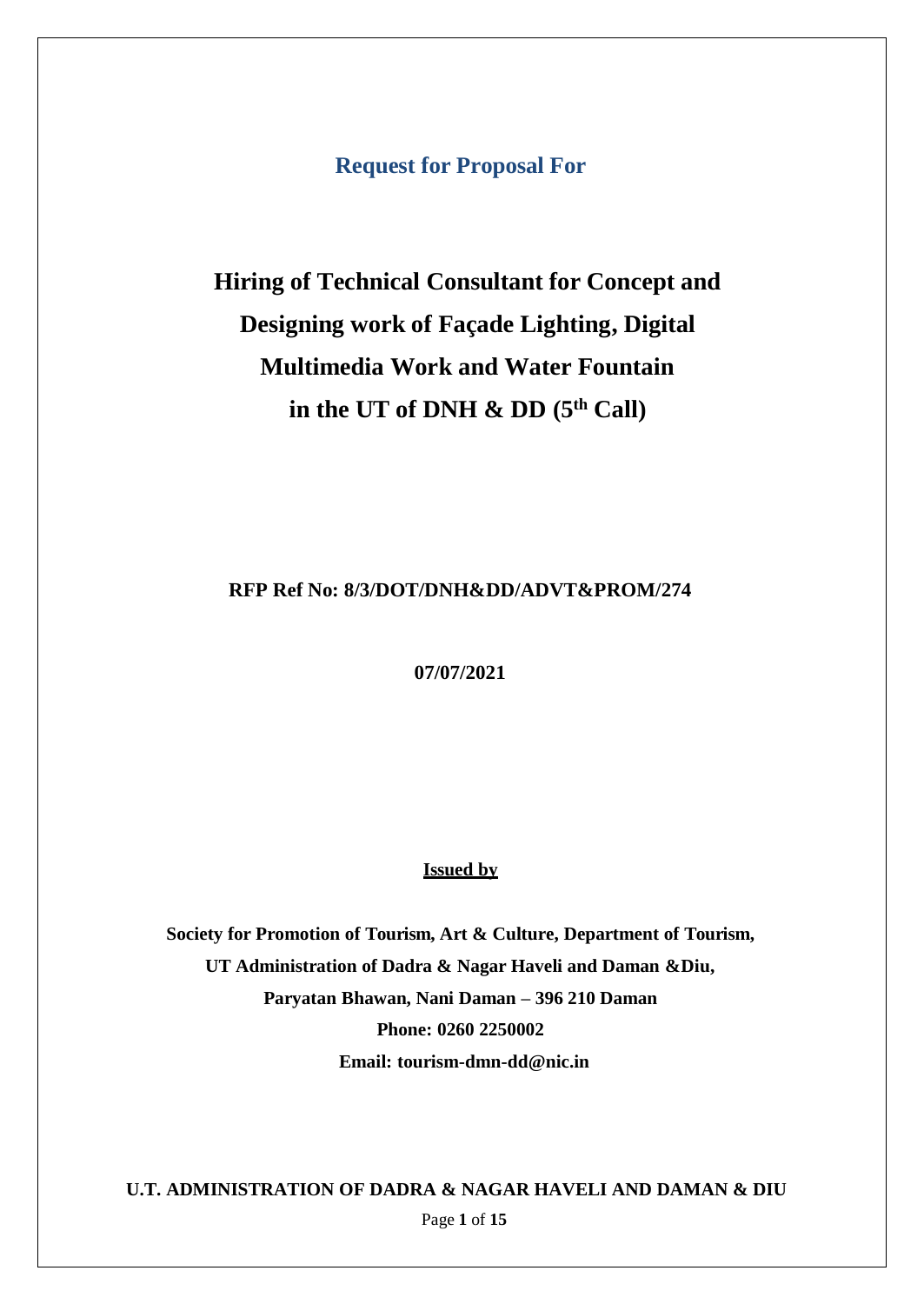# **INDEX**

| <b>Section</b> | <b>Description</b>              | Page No.       |
|----------------|---------------------------------|----------------|
| Section 1      | Notice Inviting Tender (NIT)    | 3              |
| Section 2      | <b>General Notice</b>           | $\overline{A}$ |
| Section 3      | Technical Eligibility/ Criteria | 5              |
| Section 4      | Scope of Work                   | 6              |
| Section 5      | Terms and Conditions            | 7              |
| Section 6      | <b>Tender Form</b>              | 11             |
| Section 7      | <b>Instructions to Bidder</b>   | 12             |
| Section 8      | Financial Bid (Online only)     | 13             |
| Annexure I     | Map of Moti Daman Fort          | 14             |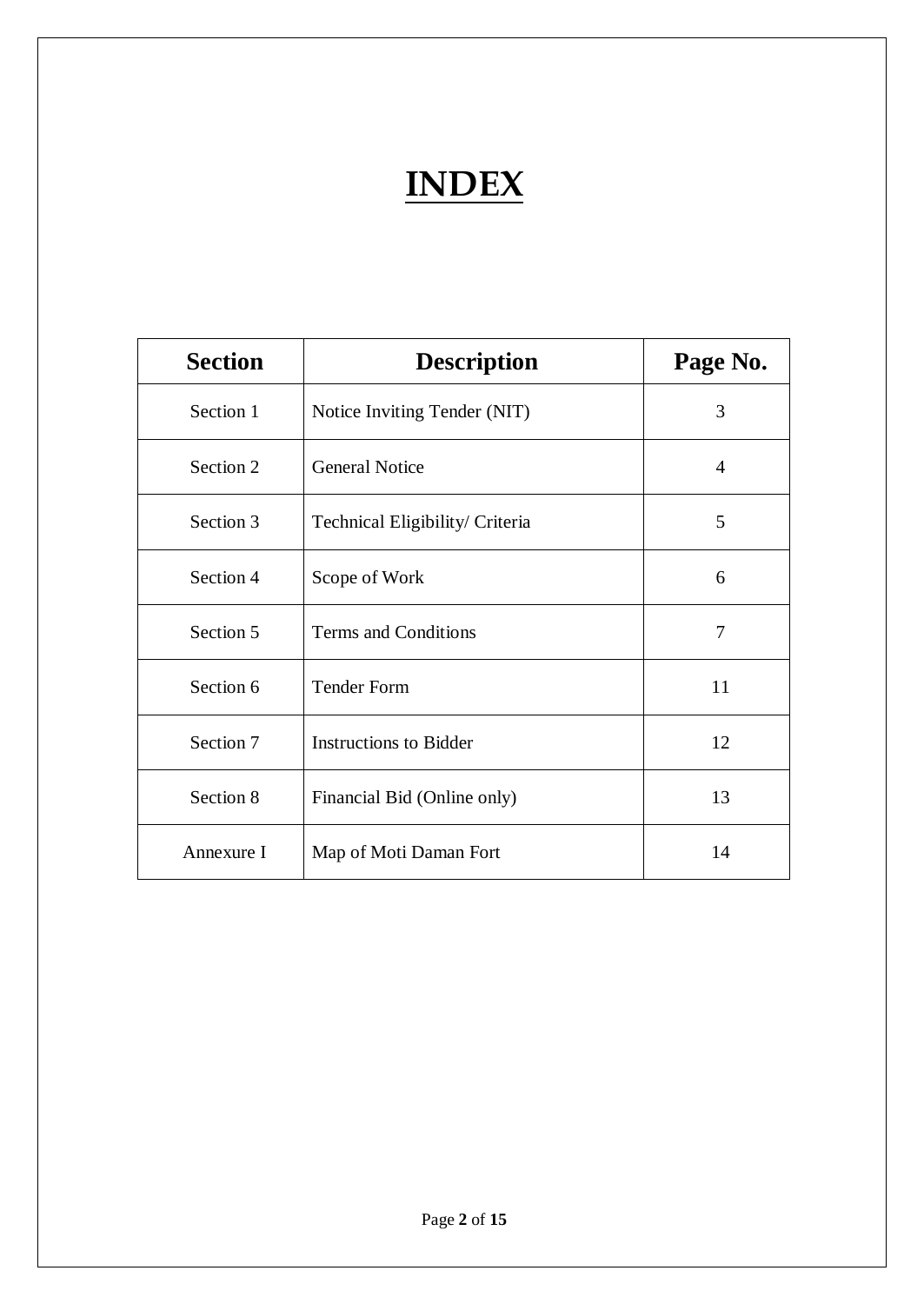# **DEPARTMENT OF TOURISM SOCIETY FOR PROMOTION OF TOURISM, ART & CULTURE (SPOTAC), DAMAN SECTION-1**

#### **NOTICE INVITING TENDER (NIT)**

#### **Tender No.:** 8/3/DOT/DNH&DD/ADVT&PROM/274 D**ate:** 07/07/2021

**1.** Society for Promotion of Tourism, Art and Culture, Department of Tourism, UT Administration of Dadra & Nagar Haveli and Daman & Diu intends to beautify various developed projects in the District of Daman and Diu.

**2.** Name of Services: Hiring of Technical Consultant for Façade Lighting and Digital Multimedia Work at Moti Daman Fort (area as per annexed map of Moti Daman Fort), Nani Daman Fort and Circuit House at Chapplisheri, Daman and Installation of water fountain in sea at Ghogla Beach, Diu (5th Call)

**3.** Quantity & Specification: As per Scope of Work.

**4.** Tender schedule is as follows:

| 1. | Cost of Tender Document (Non-Refundable)<br>in form of <b>Demand Draft only.</b>  | <b>Rs. 2000/-</b>                                                   |  |
|----|-----------------------------------------------------------------------------------|---------------------------------------------------------------------|--|
| 2. | <b>Earnest Money Deposit</b><br>in form of Demand Draft or FDR only)              | <b>Rs. 40,000/-</b>                                                 |  |
| 3. | <b>Document Downloading Starts</b>                                                | 07/07/2021                                                          |  |
| 4. | Closing date and time for submission of tender<br>and important documents offline | 29/07/2021 up to 11: 30 Hrs.                                        |  |
| 5. | Tender opening date & time (Technical Bid)                                        | 29/07/2021 at 12:00 Hrs.                                            |  |
| 6. | <b>Presentation date</b>                                                          | (The date of presentation shall be)<br>communicated to the bidders) |  |
| 7. | Tender opening date & time (Financial Bid)                                        | After evaluation of technical bids                                  |  |

**5.** Accepting Authority:

Member Secretary (SPOTAC),

Society for Promotion of Tourism Art and Culture, DNH & DD,

Department of Tourism

Paryatan Bhawan

Nani Daman – 396 210 Daman,

Phone: 0260 2250002.

Sd/- Member Secretary (SPOTAC) DNH & DD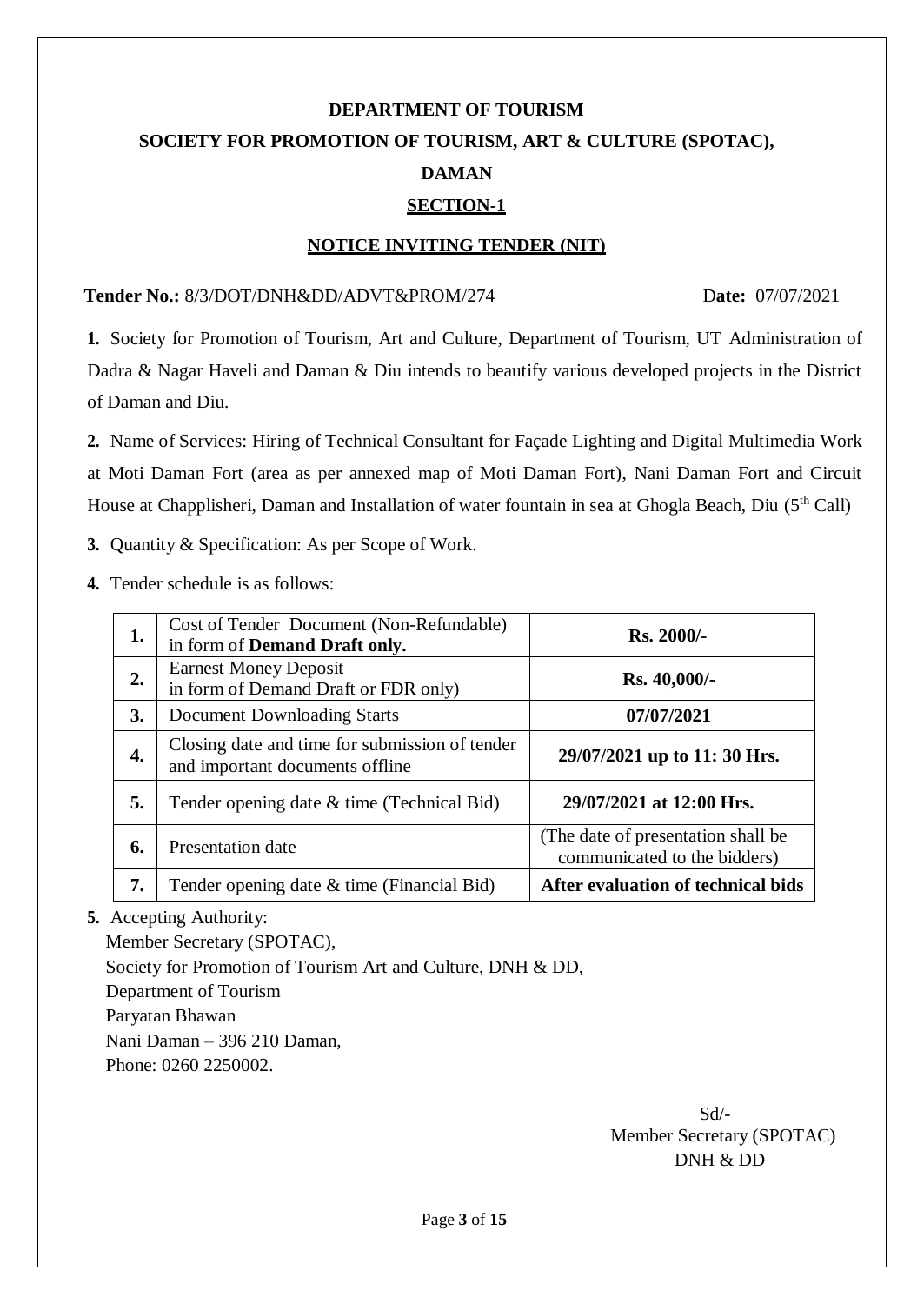#### **SECTION-2 (GENERAL NOTICE)**

- 1. RFP through two tier bid system is invited by the Society for Promotion of Tourism, Arts and Culture (SPOTAC), Department of Tourism, Dadra & Nagar Haveli & Daman & Diu for **"Hiring of Technical Consultant for Concept and Designing work of Façade Lighting and**  Water Fountain in the UT of DNH & DD (5<sup>th</sup> Call)" for the U.T Administration of Dadra & Nagar Haveli & Daman & Diu. Interested agencies, may submit the bids online which are available on web portal [www.ddtenders.gov.in.](http://www.ddtenders.gov.in/)
- 2. Hard copy of technical bid is to be submitted in tender box kept at the office of the Member Secretary (SPOTAC), Paryatan Bhavan, Behind Taxi Stand, Nani Daman, UT of Dadra and Nagar Haveli & Daman & Diu, on or before 29/07/2021 up to 11:30 hrs. and the same documents can be sent by RPAD/Speed Post, however, Tender inviting Authority shall not be responsible for any postal delay.
- 3. E.M.D. of Rs- 40,000/- only (Rupees Forty Thousand only ) will be accepted in the form of DD/ FDR in the prescribed format in favor of the Member Secretary (SPOTAC), DNH & DD from any Nationalized / Scheduled bank.
- 4. Tenderer should submit all the documents/certificates in a sealed envelope.
- 5. A Tender not bearing signature with rubber stamp of the firm of the tenderer on all page / documents accompanying, will be rejected.
- 6. The submission of the Tender by Tenderer implies that he/ she has read these instructions and conditions of the contract etc., and he/ she has made himself/ herself aware of the scope & specification of the work to be executed.
- 7. The rates shall be quoted in the BOQ (Online only). The rates and amount shall be written both in words and figures. No Financial Bid should be filled in the Physical copy submitted at the Department.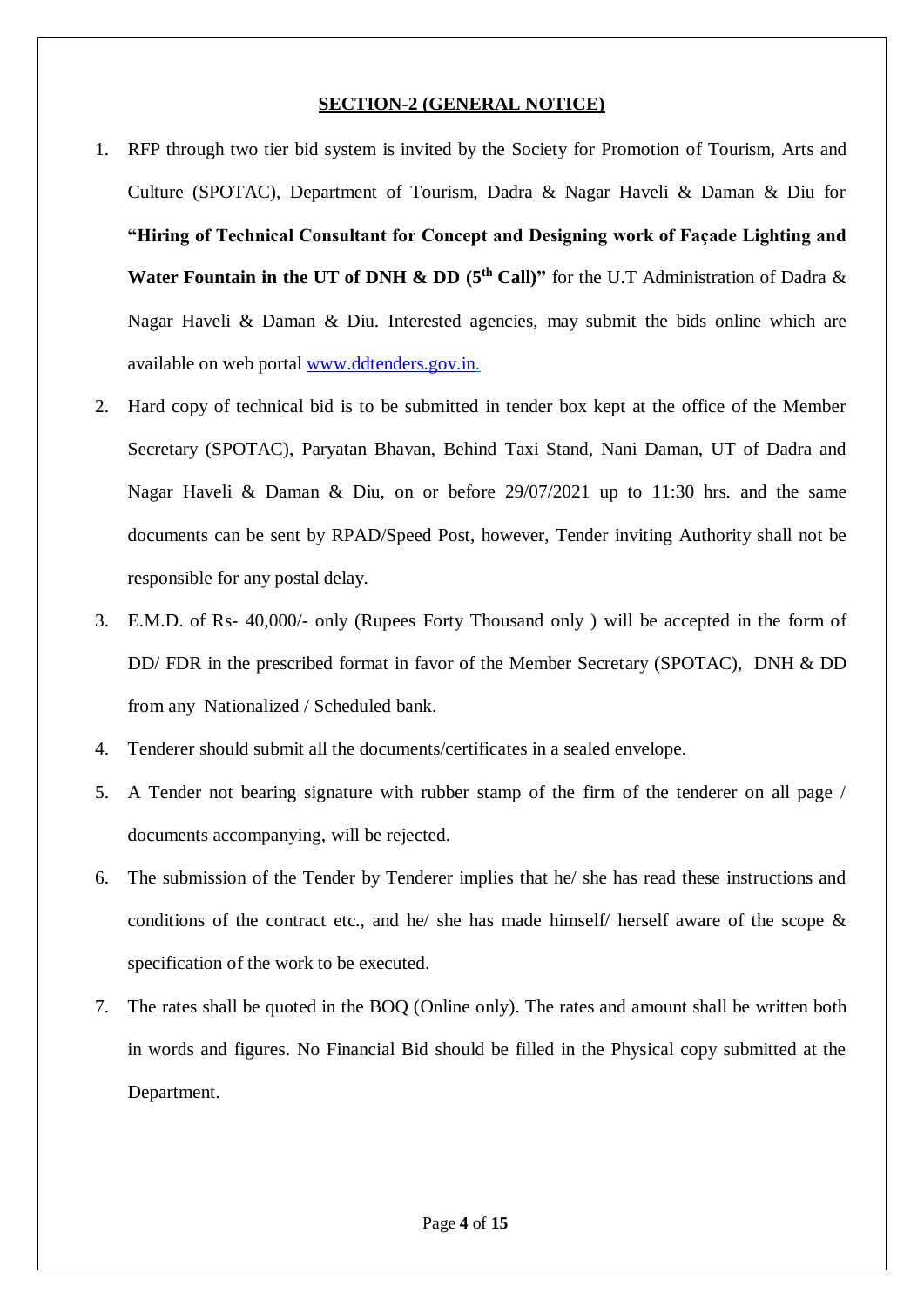### **SECTION – 3**

### **(TECHNICAL ELIGIBILITY / CRITERIA FOR SELECTION OF CONSULTANT)**

The RFP is based on "Quality cum cost basis Selection". Selection committee will evaluate technical bids and based on the assessment of technical bids. The technical evaluation will be on the aggregate of 70% marks. Technical assessment will be based on creative ideas, treatment/ subject of theme/subject and its presentation in the form of drawings and designs etc. on the basis of technical assessment, the financial Bid of the shortlisted agencies only will be opened. Financial evaluation will carry a weightage of 30% marks.

#### **Minimum Eligibility to Participate in the tender:**

- 1. Tender fees (non-refundable) in the form of DD and EMD in form of DD/ FDR only.
- 2. MSME certificate to be compulsorily submitted in case of exemption of EMD.
- 3. Proof of GST Registration and PAN Card.
- 4. Income tax return of last three (03) consecutive years.
- 5. The Bidder can be a sole Proprietorship firm / a Partnership firm limited liability partnership/a Company incorporated under the Companies Act 1956 / 2013/ any other legal person.
- 6. Bidder should be empanelment consultant with at least 1 (One) Government/ State Government/ Semi Government/ ASI /any Tourism Development Corporation.
- 7. The Applicant should have a minimum average annual turnover of Rs 1.00 Crore in last "Three Financial Years" ended by 31st March 2020.
- 8. At least 1 (One) turnkey design consultancy work including digital media technology, Façade Lighting, MEP, HVAC in INTACH listed site/ Monuments/ Historical Museum, project cost not less than Rs. 10.00 crore for a Government/ State Government/ Semi Government/ ASI / ITDC/ State Tourism Development Corporation in last 7 years.

#### OR

Bidder should have at least 1 (One) completion work of design consultancy of façade lighting on outdoor building, garden road, Interactive and innovative lighting etc., project cost not less than Rs. 5.00 Crore for a Government/ State Government/ Semi Government/ ASI / ITDC/ State Tourism Development Corporation in last 7 years.

#### OR

Bidder should have at least 1 (One) completed design consultancy in Musical Fountain project on Lake/Garden/ Sea project cost not less than Rs. 2.5 Crore for a Government/ State Government/ Semi Government/ ASI / ITDC/ State Tourism Development Corporation in last 7 years.

**Note**: The preference shall be given to bidder who has executed work for INTACH listed monuments as mentioned in the Technical Evaluation criteria in section 5 of this tender document.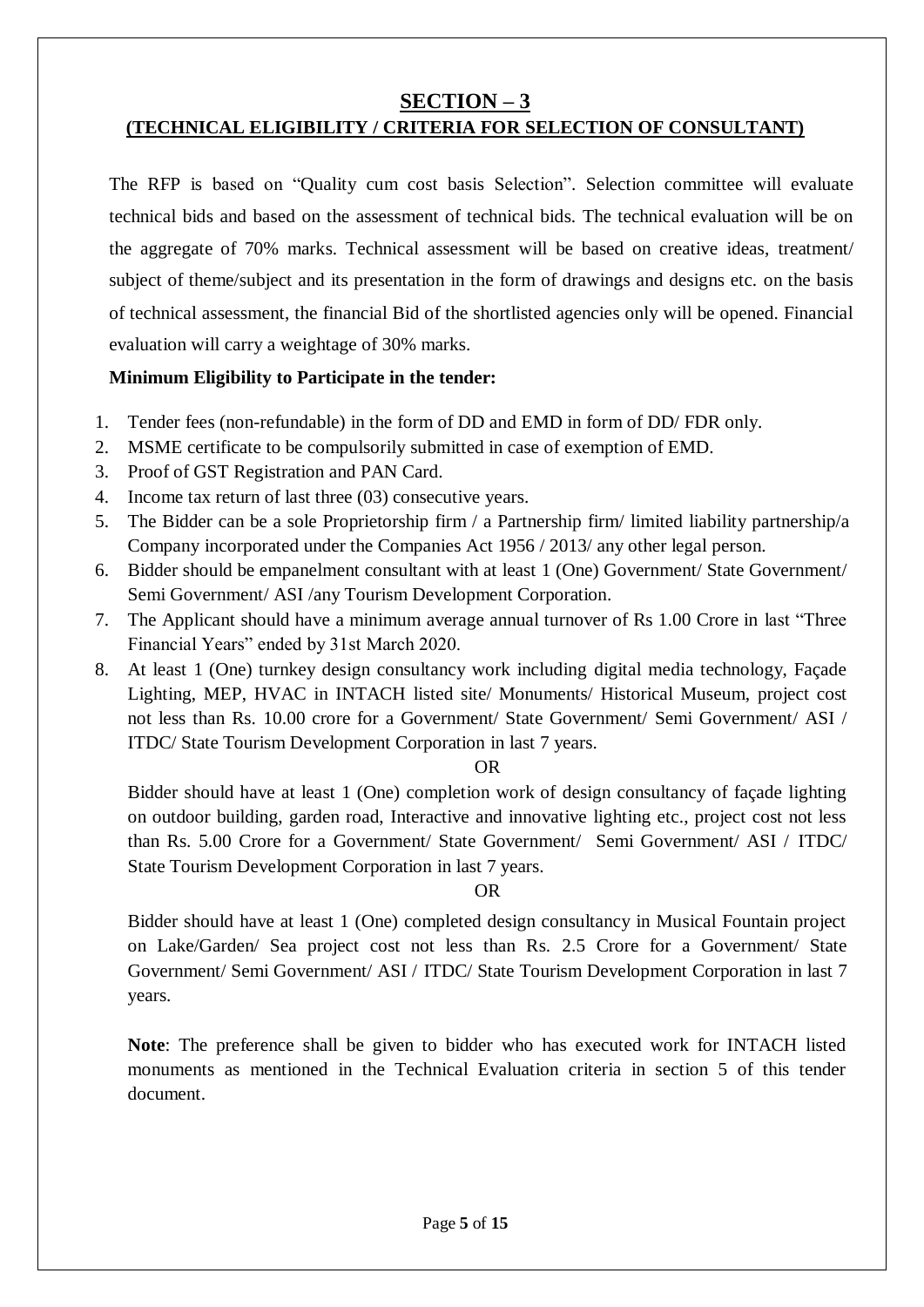#### **SECTION – 4 (SCOPE OF WORK)**

The work has to be undertaken on a turnkey basis and will include all aspects of: -

- **1.** Façade Lighting and Digital Multimedia work at Moti Daman Fort (area as per annexed map of Moti Daman Fort), Nani Daman Fort, Glow Garden near Circuit House at Chapplisheri in Daman and Installation of Water Fountain in Sea at Ghogla Beach, Diu. The work will consist conceptualization, making of designs, modification of designs, Creative inputs, Site Visit, Technical details of the site, presentation of the designs in 3D mapping and Tender Document for execution of the project before the selection committee formed by the Department and upon selection of the model, specification, time schedule and instructions issued by the department.
- **2.** Creative Designs/ themes and presentation on Façade Lightings with Multimedia setup such as changeovers, Light Mixer, Amplifiers, power components, etc. at Moti daman Fort (area as per annexed map of Moti Daman Fort), Nani Daman Fort and Glow Garden near Circuit House at Chappli Sheri in Daman.
- **3.** Creative Designs/ themes and Presentation on Water Fountain in sea at Ghogla Beach, Diu.
- **4.** The successful agency shall take site visits and shall submit the detailed technical project report to the department as a completion of work.
- **5.** The Competent Authority reserves the right to modify, change, accept or reject the work in totality or any part there of or cancel the project at any stage without assigning any reason.
- **6.** The copyright of the work shall vest with the Society for Promotion of Tourism, Art and Culture (SPOTAC), Department of Tourism, UT Administration of DNH & DD and it would have rights on the awards won, if any.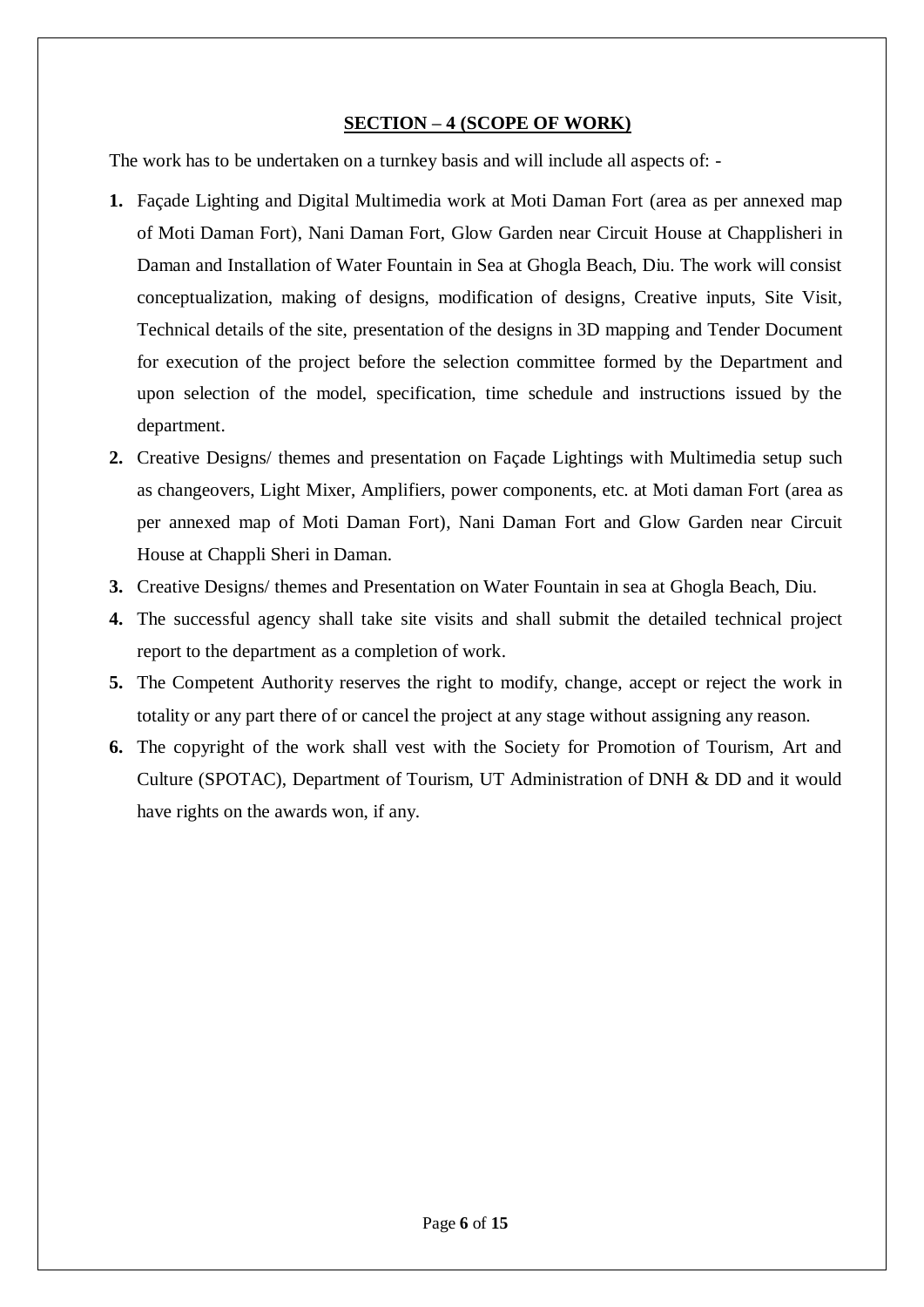#### **SECTION – 5 (TERMS & CONDITIONS)**

#### **1. Rates and Quotes**

The rates quoted shall be inclusive of all taxes and duties as applicable as per the law. The quoted rates shall be firm and shall not be subject to any change whatsoever.

#### **2. Opening of Tenders**

The Tender Inviting Authority will open the tenders at the specified date and time as indicated in the NIT.

#### **3. Tender Evaluation**

- i. A selection committee will evaluate the technical bids on last date of submission. The technical bids of all Tenderers will be openedfirst.
- ii. The technical evaluation will carry a weightage of 70 marks. The financial bid will carry weightage of 30 marks. The Presentation or creative execution plan will carry weightage of 70 marks
- iii. Financial evaluation will carry a weightage of 30 marks. The lowest financial offer will be the benchmark for financial evaluation and will get 30 marks and the next higher offer will be evaluated in the form of Lowest rate X 30 / Offered rate
- iv. The agency which scores the highest aggregate marks on the basis of cumulative marks obtained in technical bid and financial bids (after adding the scores from the technical, presentation evaluation and financial evaluation) will be awarded the contract for "Engaging of Technical Consultant for the work of Façade Lighting at Moti Daman Fort (area as per annexed map of Moti Daman Fort), Nani Daman Fort and Circuit House at Chappli Sheri in Daman and Installation of Water Fountain in Sea at Ghogla Beach, Diu.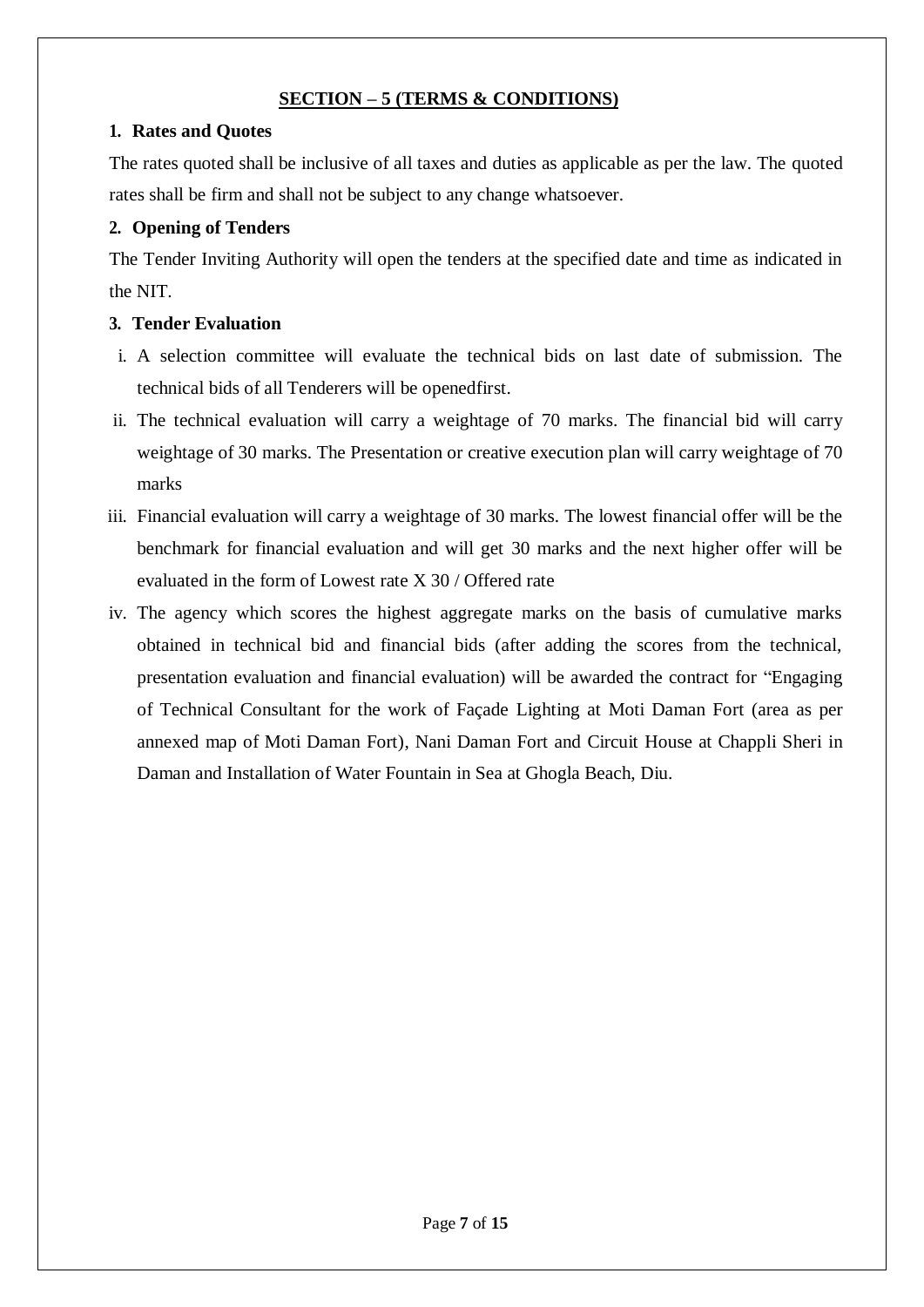| <b>Technical Evaluation Criteria</b>                                                                                                                                                                                                                                                                                                                                        | <b>Maximum</b><br><b>Marks</b> |
|-----------------------------------------------------------------------------------------------------------------------------------------------------------------------------------------------------------------------------------------------------------------------------------------------------------------------------------------------------------------------------|--------------------------------|
| Presentation should cover the following in sufficient details for the                                                                                                                                                                                                                                                                                                       |                                |
| theme of Façade lighting and digital multimedia work and water                                                                                                                                                                                                                                                                                                              | 70                             |
| fountain in sea. (Total Technical Score)                                                                                                                                                                                                                                                                                                                                    |                                |
| Drawings, designs, 3D image mapping and technical details of the site                                                                                                                                                                                                                                                                                                       |                                |
| explaining the manner in which the theme can be presented for Moti                                                                                                                                                                                                                                                                                                          | 15                             |
| Daman Fort Area (as per annexed map of Moti Daman Fort).                                                                                                                                                                                                                                                                                                                    |                                |
| Drawings, designs, 3D image mapping and technical details of the site                                                                                                                                                                                                                                                                                                       |                                |
| explaining the manner in which the theme can be presented for Nani                                                                                                                                                                                                                                                                                                          | 15                             |
| Daman Fort Area.                                                                                                                                                                                                                                                                                                                                                            |                                |
| Bidder having design consultancy for completed lighting project on<br>Monuments/ Site listed on INTACH for project cost not less than Rs. 1.00<br>Cr for a Government/ State Government/ Semi Government/ ASI/ ITDC/<br>State Tourism Development Corporation in last 7 years as below:<br><b>Minimum 2 Projects</b><br>$= 5$ Marks<br>More than 2 Projects<br>$= 10$ Marks | 10                             |
| Drawings, designs, 3D image mapping and technical details of the site                                                                                                                                                                                                                                                                                                       |                                |
| explaining the way the theme can be presented for Glow Garden near<br>Circuit House at Chapplisheri, Nani Daman.                                                                                                                                                                                                                                                            | 15                             |
| Drawings, designs, 3D image mapping and technical details of the                                                                                                                                                                                                                                                                                                            |                                |
| site, explaining the manner in which the theme can be presented for                                                                                                                                                                                                                                                                                                         | 15                             |
| Installation of water fountain in Sea at Ghogla Beach, Diu.                                                                                                                                                                                                                                                                                                                 |                                |
| The agencies can present more than one design for the theme for all the works in                                                                                                                                                                                                                                                                                            |                                |
| the same presentation                                                                                                                                                                                                                                                                                                                                                       |                                |

#### **4. Scrutiny of Tenders**

#### Unresponsive bids:

The tenders will be scrutinized before further evaluation to determine whether they are complete and meet the essential and important requirements, conditions etc. as prescribed in the Tender Document. The tenders received, are liable to be treated as non – responsive and will be summarily ignored, if following documents are not attached along with the bid.

- i. Tender form not duly signed and stamped. (i.e., all the terms & conditions of tender document are acceptable.)
- ii. Tender is unsigned and incomplete in any aspect.
- iii. Tender validity is shorter than the required period.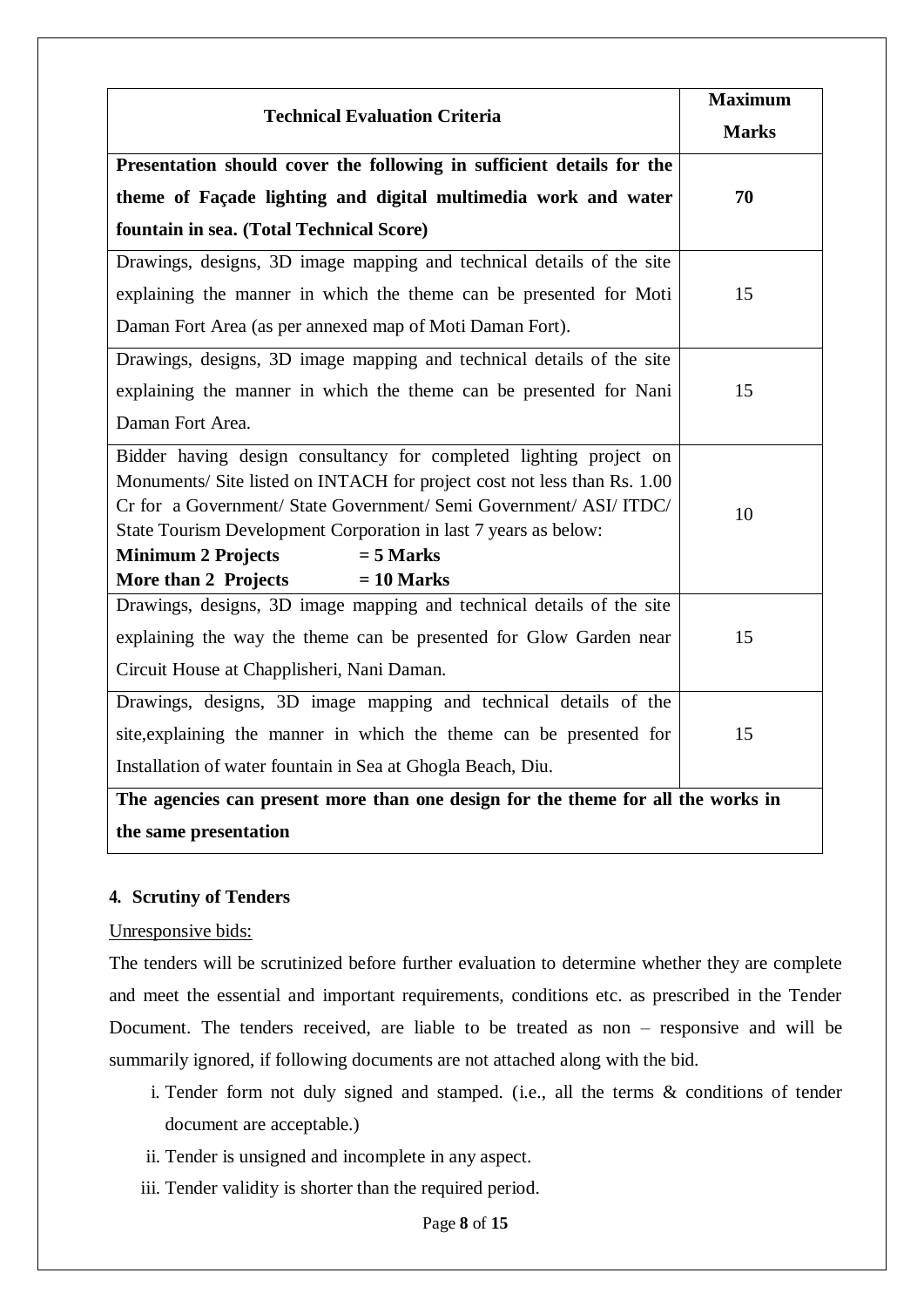#### **5. Tender Validity**

The tenders shall remain valid for acceptance for a period of 180 days (one hundred eighty days) after the date of tender opening prescribed in the Tender Document.

#### **6. Award of work**

Award of work against the tender is at the sole discretion of the Tender Inviting Authority. Proposal of the successful bidder would form the basis for future negotiations and lead to issuing of a Letter of Award (LOA).

- After selection, a Letter of Award (LOA) shall be issued in duplicate, by the Tender Inviting Authority to the Selected Bidder and the Selected Bidder shall sign and return the duplicate copy of the LOA in acknowledgement thereof. In the event of the duplicate copy of the LOA duly signed by the Selected Bidder is not received by the stipulated date, the Authority may, unless it consents to extension of time for submission thereof, cancel the LOA and the next highest-ranking Bidder may be considered.
- The Tender Inviting Authority reserves the right to relax any of the conditions of the Tender Document if suitable bidders are not found due to exigency of situation.
- **7.** Bidders are strictly advised to go through all the documents in connection with this work carefully.
- **8.** The work shall be carried out in appropriate stages under the direction and supervision of the Tender Inviting Authority.
- **9.** The Successful Bidder shall not be entitled to any compensation for any loss suffered by him on account of delay in commencing or executing the work whatever the cause for such delays may be including delays in procuring Government controlled or other materials.
- **10.** The Tender Inviting Authority decision with regard to the material and the workmanship will be final and binding and any mat rejected by the Tender Inviting Authority shall be immediately removed from the Site.

#### **11. Damage to Persons and Property**

The Successful Bidder shall indemnify and keep indemnified the Tender Inviting Authority against all losses and claims for injuries or damages to any person or property whatsoever which may arise out of or in consequence of the construction and maintenance of works and against all claims, demands, proceedings, damages, costs, charges, expenses, whatsoever in respect thereof in relation thereto.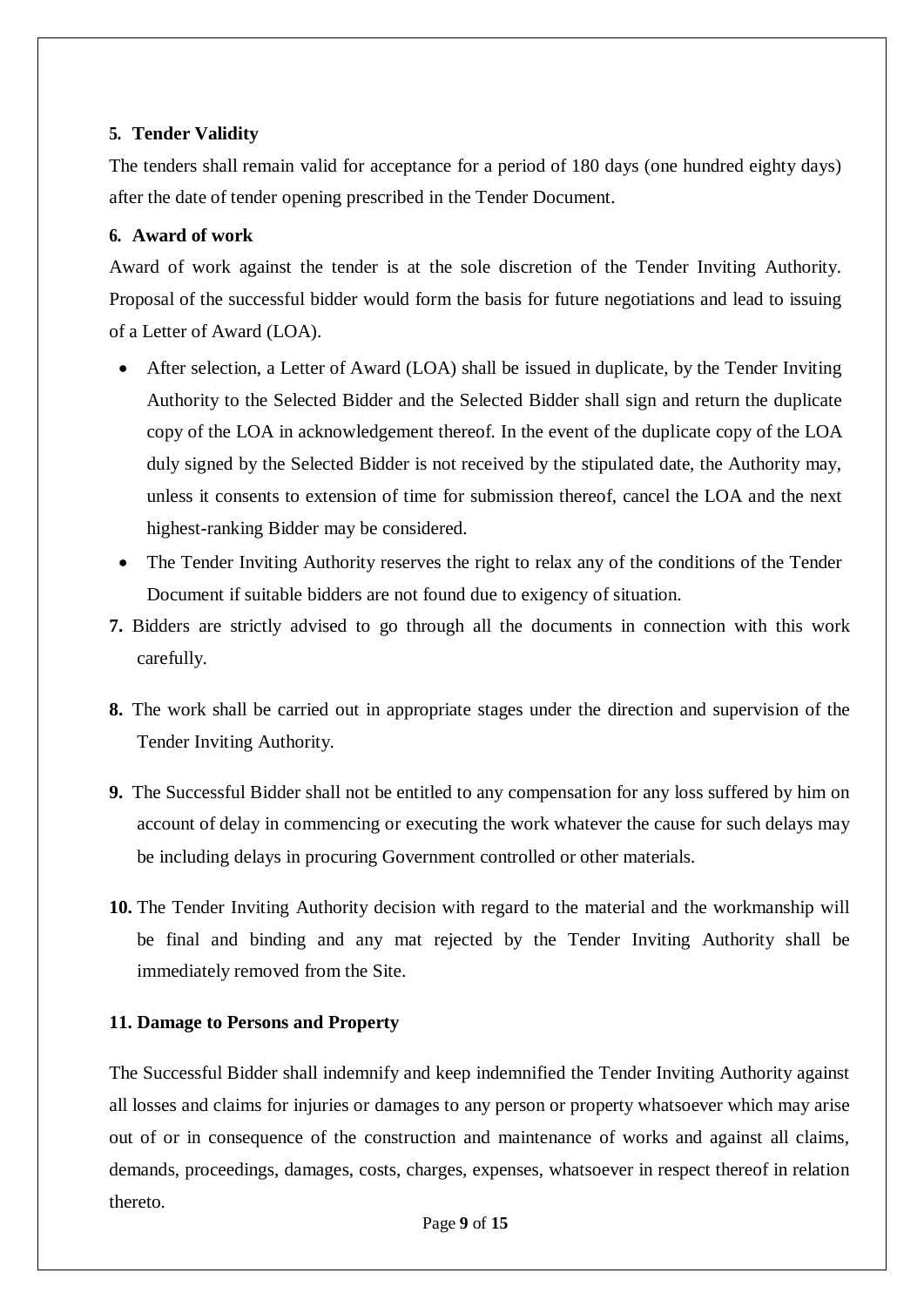#### **12. Compliance with the Law**

- The Successful Bidder shall comply with all the byelaws and regulations of local and other statutory authorities having jurisdiction over the works and shall be responsible for the payment of all fees and other charges and the giving and receiving of all necessary notices, and keep the Tender Inviting Authority informed of the said compliance with the by-laws, payments made, notices issued and received.
- If any conflict arises between the selected bidder and the Tender Inviting Authority during the period of execution or after completion of work, Hon'ble Courts of DNH & DD shall have the jurisdiction and the venue of arbitration shall be Daman and will be governed by provisions of the Indian Arbitration & Reconciliation Act.

#### **13. Work completion time line**

- The submission and approval of the design and concept shall be done within two months of work allocation.
- The submission and approval of the reaming work shall be done within six months of work allocation
- The penalty at 0.1% shall be charged in case of delay in the submission of work. **14. Payments**
- The payment will be done in two (2) parts.
	- i. 25 % will be paid after successful submission and approval of the design and concept.
	- ii. 75 % of the payment will be released upon submitting and approval of the tender document only after satisfaction of the Department against the invoice.

#### **15. Scope of Contract**

The Successful Bidder shall carry out and complete the said work in every respect in accordance with this contract.

- The removal/re-execution of any works executed by the Successful Bidder.
- The amending and making good of any defects after completion.

#### **16. Performance Security**

The bidder will have to submit the performance guarantee to the value of 3 % of the value in price bid in the form of DD or alternatively in the form of bank guarantee to the Department of Tourism within 3 days from the day of issue of work order. If the Tenderer does not remit the performance guarantee within the stipulated time given in the work order, necessary interest @ 8% p.a. on performance guarantee amount will be levied for the delayed remittance from due date of remittance to date of realization/remittance of money. The earnest money shall be adjusted against the performance guarantee to be submitted by the successful bidder. The performance guarantee can be adjusted or forfeited by order of Authority in the event of any breach or negligence or non-observance of any condition of contract or in case the work is delayed beyond the period stipulated by the Authority. The performance guarantee so deposited will be retained till conclusion and refunded along with balance payment **without any interest**.

#### **17. Force Majeure**

Neither party shall be in default if a failure to perform any obligation hereunder is caused solely by supervening conditions beyond that party's reasonable control, including acts of God, civil commotion, strikes, acts of terrorism, labor disputes and government or public authority's demands or requirements.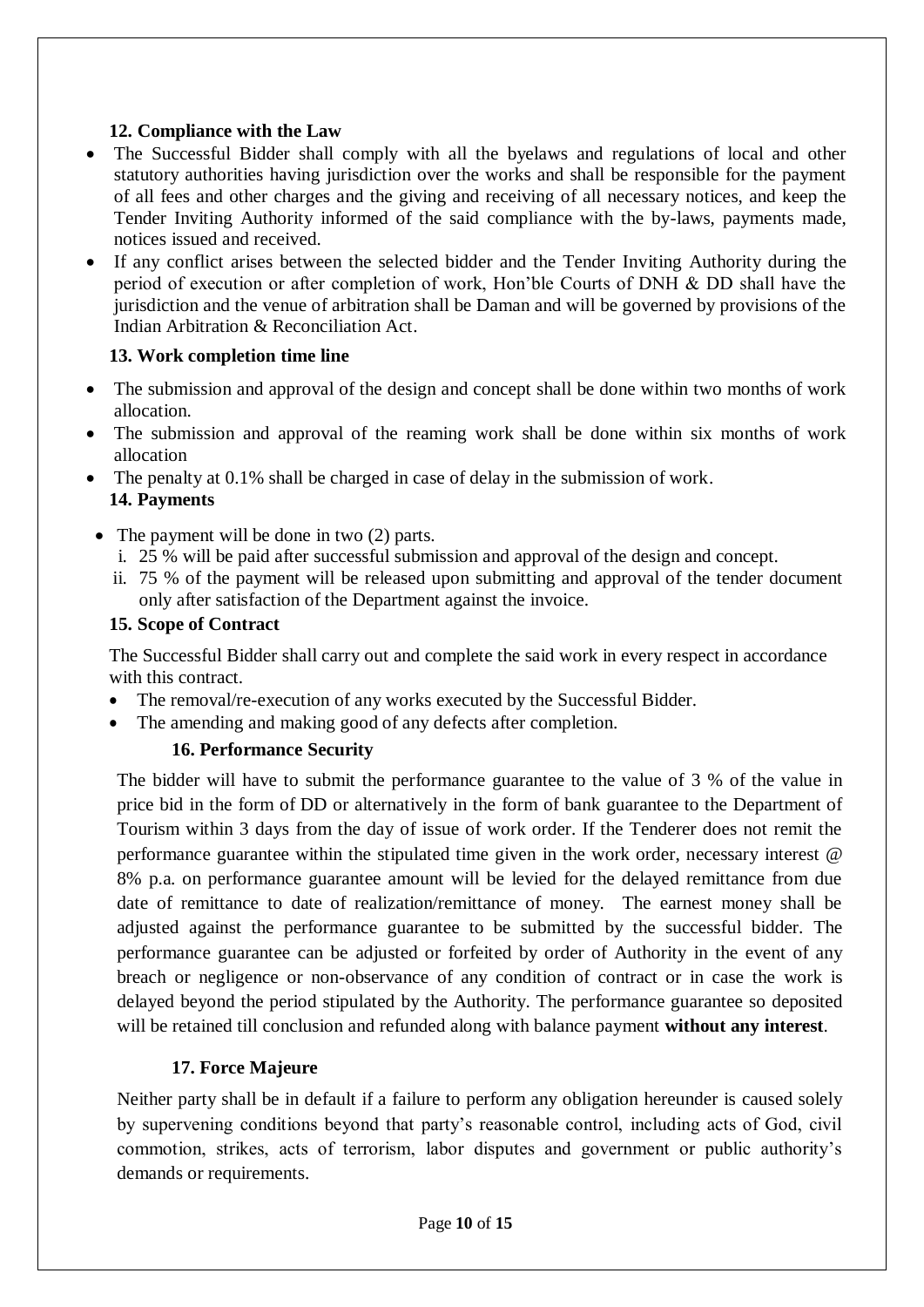#### **SECTION-6 (TENDERFORM)**

| (For all the terms & conditions of tender document are acceptable to bidder) |
|------------------------------------------------------------------------------|
| To                                                                           |
| The Member Secretary (SPOTAC),                                               |
| Department of Tourism Paryatan                                               |
| Bhawan, Nani Daman - 396 210                                                 |
| Daman                                                                        |
|                                                                              |

RefNo. Dated

I/We, the undersigned have examined the above-mentioned tender document, including amendment/corrigendum no. \_\_\_\_\_\_\_\_\_\_\_\_\_\_\_\_\_\_\_\_\_\_, dated(*if any*), the receipt of which is hereby confirmed. We now offer to create and submit the *services in* conformity with your above referred document.

If our tender is accepted, we undertake to perform the services as mentioned in tender document with the delivery schedule specified in the "Scope of Work" of tender document.

I/We further confirm that, if purchase order placed with us, we shall provide you with a performance security of required amount in an acceptable form for due performance of thecontract.

I/We agree to keep our tender valid for acceptance as required in tender document or for subsequently extended period, if any, agreed to by us. I/We also accordingly confirm to abide by this tender up to the aforesaid period and this tender may be accepted any time before the expiry of the aforesaid period. I/We further confirm that, until a formal contract is executed, this tender read with your written acceptance thereof within the aforesaid period shall constitute a binding contract between us.

I/We further understand that you are not bound to accept the lowest or any tender you may receive against your above-referred tender enquiry.

We confirm that we do not stand deregistered/banned/blacklisted by any Govt. Authorities. I/We confirm that we fully agree to the terms and conditions specified in above mentioned TE document, including amendment/ corrigendum etc. if any.

#### (Signature with Date) (Name andDesignation)

To Be Signed By the Proprietor / All Partners of the Firm / Directors of the Company under Its Common Seal.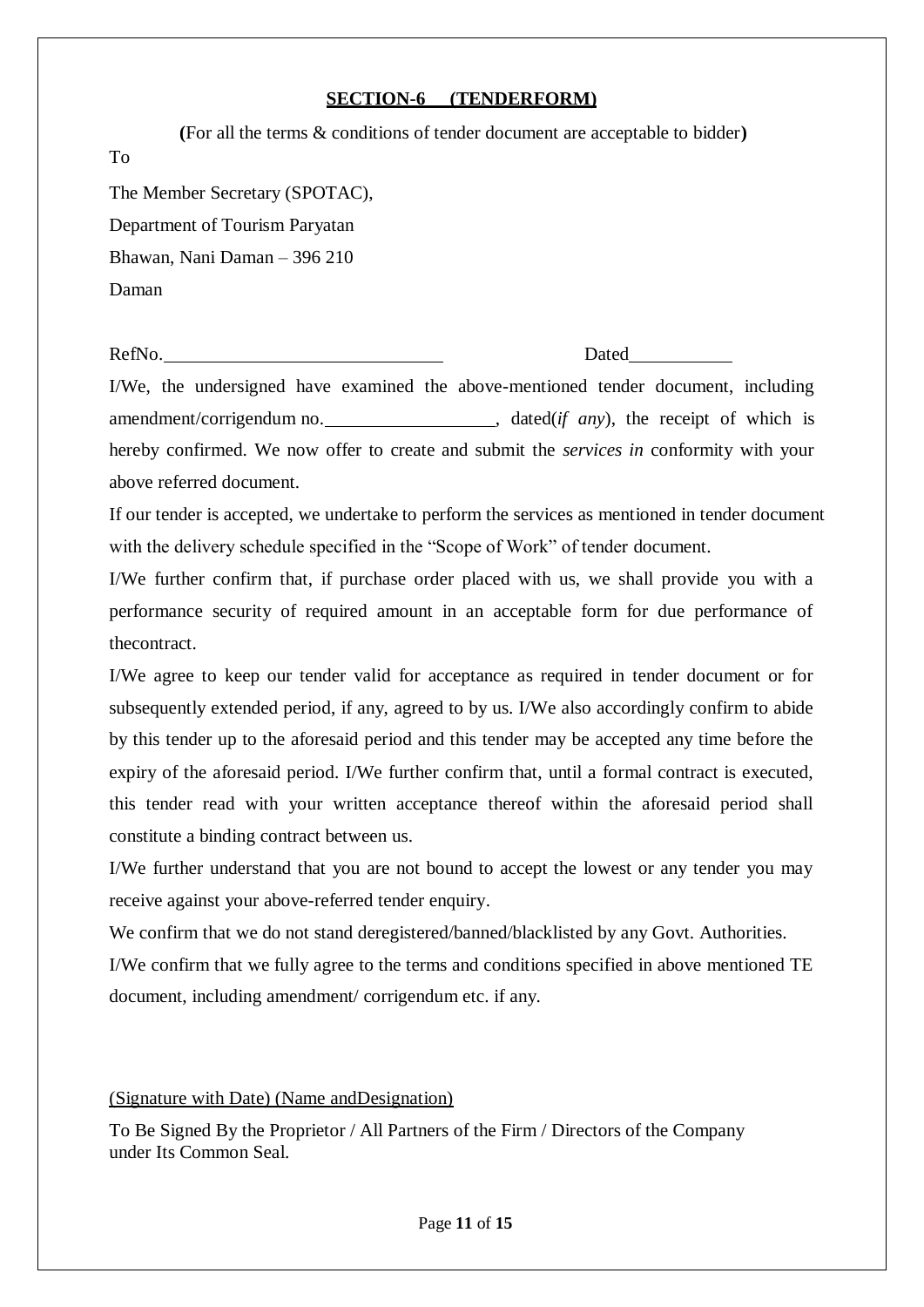#### **SECTION 7 (INSTRUCTIONS TO BIDDERS)**

#### **1. Tender Contents**

The Tenders are to be submitted online on [www.ddtenders.gov.in](http://www.ddtenders.gov.in/) along with the financial bid (BoQ) online and the hard copy is to be submitted in a sealed at the office of the Member Secretary (SPOTAC), Paryatan Bhavan, Daman in 2-part bid system:

- Technical Proposal (Online and Offline signed and stamped RFP document and copy of presentation)
- Financial Proposal (Online only).

#### **2. Technical Proposal (Online).**

The Technical proposal should contain:

- RFP Document (duly signed and stamped to be submitted along with physical bid document)
- Concept for implementing the assignment along with proof of technical expertise (if any).
- Financial Bid: Financial bid should contain the consolidated cost of façade lightings along with digital multimedia work and installation of water fountain in seai.e. from conceptualization till the presentation of the above said work.
- A detailed project report in this regard has to be submitted for the above-mentioned work.

#### **3. Right to accept / reject tender**

No tender will be considered unless the tender documents are fully and completely filled in. All information that may be asked from a bidder must be unequivocally furnished. The Tender Inviting Authority reserves to itself the right to accept or reject any tender or reject all tenders without assigning any reason thereof, and without thereby incurring any liability to the affected bidders. The tenders shall be considered invalid and non-responsive for non-submission of any document stipulated herein.

#### **4. Commencement of work**

The date of receipt of Work order shall beconsidered as the date of commencement of work.

#### **5. Escalation of Prices**

The prices quoted shall be firm and shall remain applicable during the entire period of the contract till completion (including extension of time granted, if any) and no escalation in prices will be permitted due to increase in prices of materials, rise in labor prices or due to any other reasons.

> Sd/- Member Secretary (SPOTAC) DNH & DD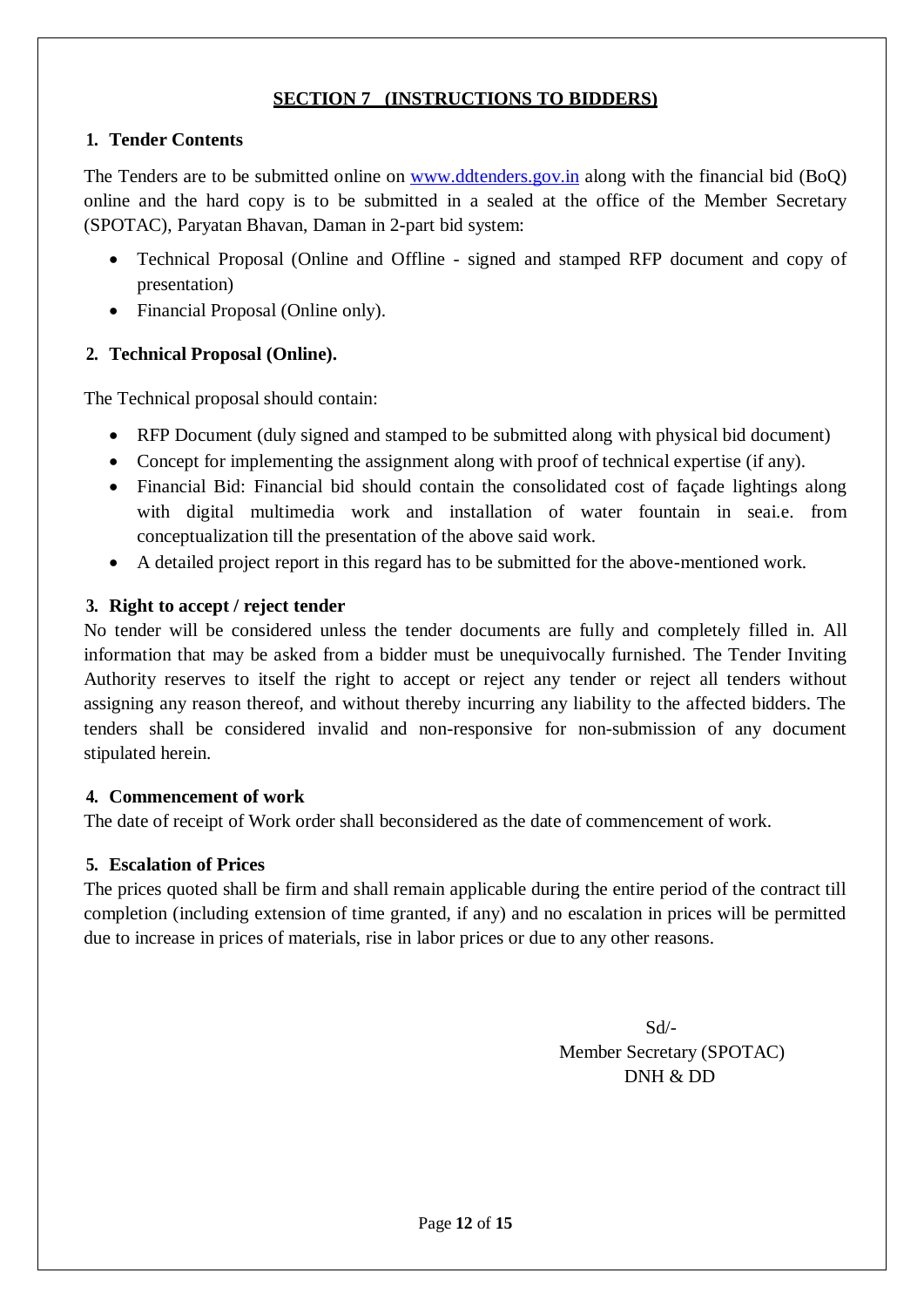# **SECTION – 8 (FINANCIAL BID)**

## (TO BE FILLED IN BOQ ONLINE ONLY)

| Sr.No.                       | <b>Particulars</b>                                             | Amount (Rs.) |  |  |
|------------------------------|----------------------------------------------------------------|--------------|--|--|
|                              | Hiring of Technical Consultant for the work of Façade Lighting |              |  |  |
|                              | along with Digital Multimedia work at Moti Daman Fort (area as |              |  |  |
|                              | per annexed map of Moti Daman Fort), Nani Daman Fort, Glow     |              |  |  |
|                              | Garden Near Circuit House at Chappli Sheri in Daman and        |              |  |  |
| 1.                           | Water Fountain in Sea at Ghogla Beach, Diu along submission    |              |  |  |
|                              | of Detailed project report an Tender Document upon Selection.  |              |  |  |
|                              | Please take into consideration the entire scope of work and    |              |  |  |
|                              | conditions as mentioned in the RFP document.                   |              |  |  |
|                              | (Rate inclusive of taxes)                                      |              |  |  |
|                              | <b>TOTAL COST</b> (in figure)                                  |              |  |  |
| <b>TOTAL COST</b> (in words) |                                                                |              |  |  |

Signature & Seal of the Bidder Date: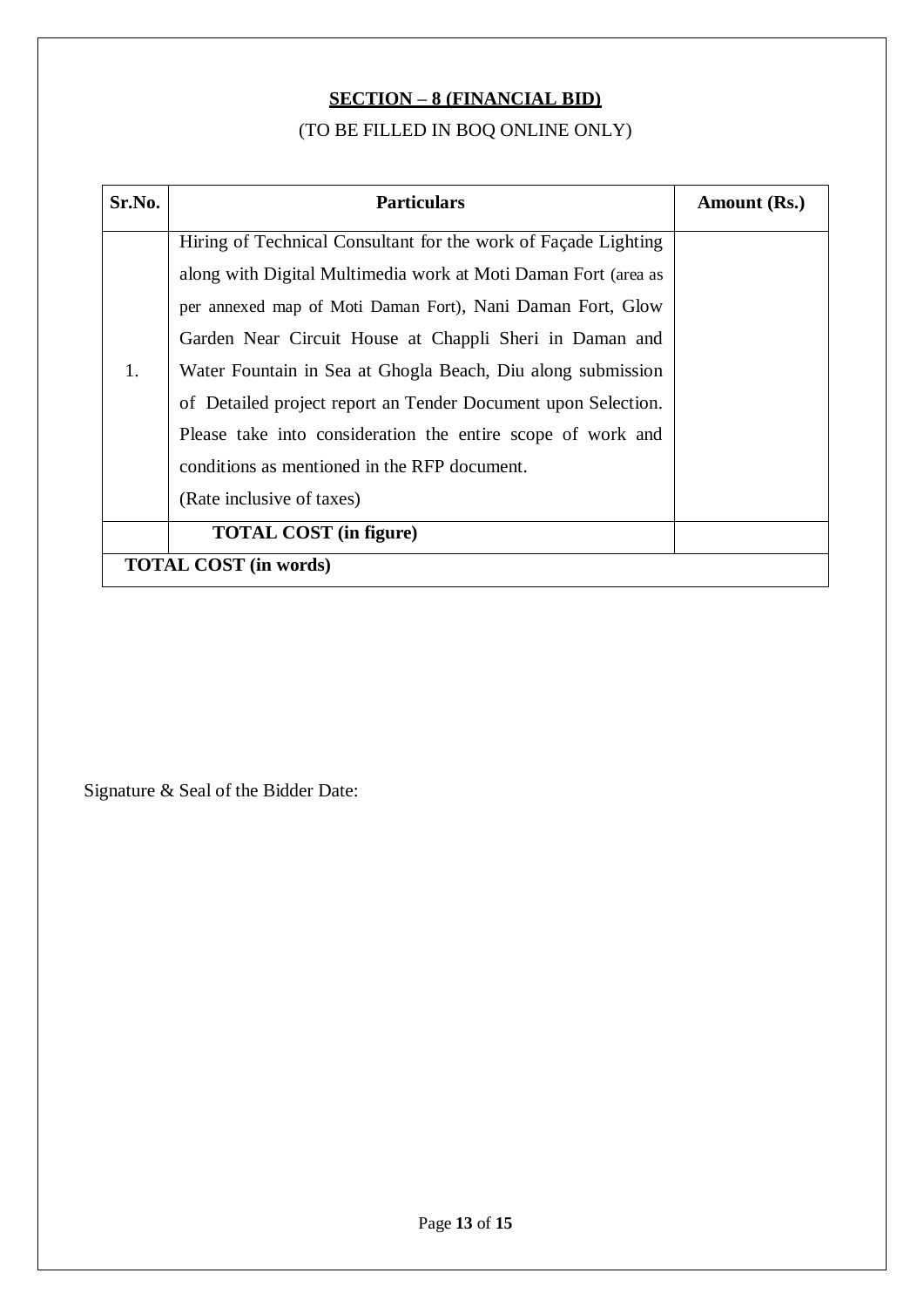#### **ANNEXURE I MAP OF MOTI DAMAN FORT AREA**



The bidder shall consider three areas highlighted with red border.

## **MAP OF NANI DAMAN FORT**